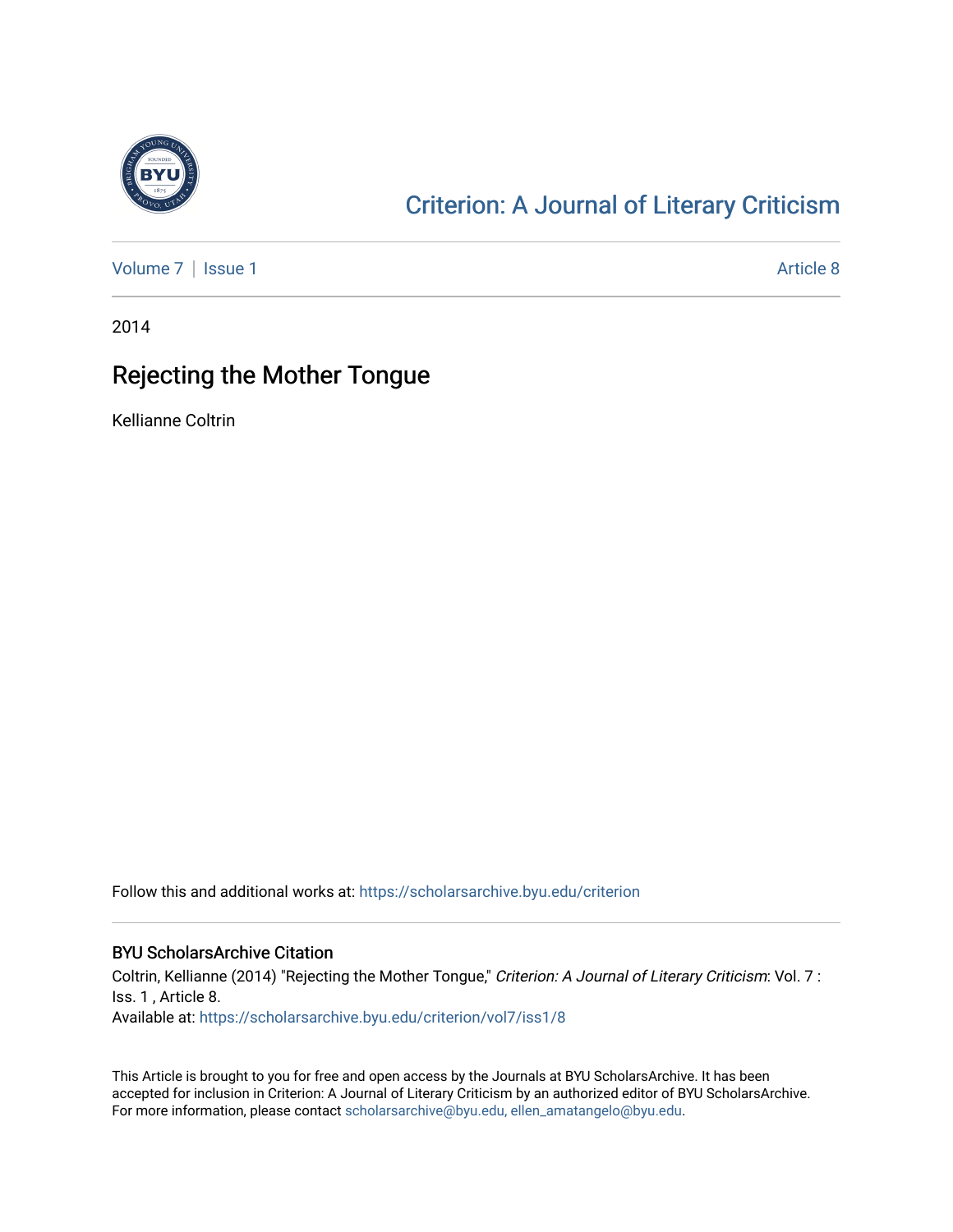# Rejecting the Mother Tongue

*Family Secrets and the Self in Mary Karr's The Liars' Club*

*Kellianne Coltrin*

Perhaps permanently reeling from Kathryn Harrison's memoir, *The Kiss*—which had been reviewed by some critics as "slimy, repellent, meretricious, cynical"—readers and critics alike seem to have developed an expectation from of a sometimes sordid tell-all, prompting review titles like "No Incest, and Only a Little Drink" for O'Faolain's *Are You Somebody?* A similar expectation of secrets revealed and taboos hung out on the laundry line colors the complaints detailed in Carolyn Heilbrun's "Contemporary Memoirs: Or, Who Cares Who Did What to Whom?" She describes readers—particularly male readers—who are sick of "disgustingly" personal exposures saturating the memoir genre. What is the value, she hears many asking, of this kind of exposure?

With the prevalence of secret-telling in memoirs, that is a question worth asking. The purpose of the secret's exposure must be proportionally meaningful with the pressure to remain secretive, particularly when the secret being exposed is not the author's alone, but a town or a culture's secret (as in *Are You Somebody?* or *Angela's Ashes*) or a family's secret (as in *The Liars'*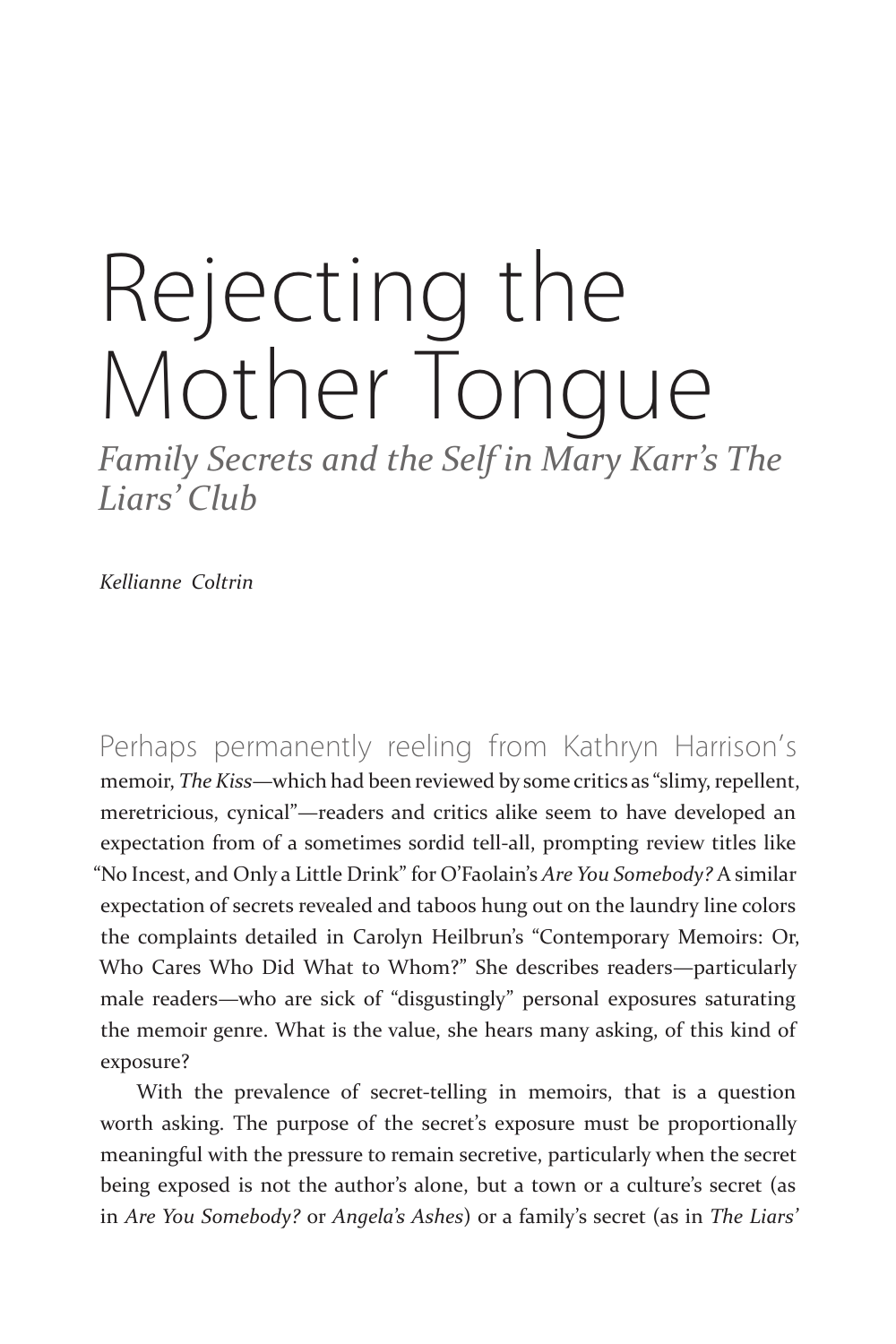*Club*, *Omaha Blues*, and *Prozac Diary*). The psychology behind secret-keeping and secret-revealing is extensive, and could offer a plentitude of explanations for memoirists' secret-revealing. I believe one explanation, however, may lie in memoir's requirement that the author narrate the self.

The ability to narrate the self is learned, and as such, each individual's self-narration is at least in part a product of their parent's self-narrating style. Women—who interestingly have received the majority of criticism for baring too much in the memoir—are especially likely to inherit their mother's selfnarrating style, or what might be termed a "mother tongue." In the case of the modern female memoirist, many of these women are inheriting mother tongues designed or evolved to conceal a cultural or family secret. Thus, as memoirists like Mary Karr seek to affirm their own identity separate from their mothers, this can manifest itself in a rejection of the mother tongue; that is, through revealing the secret. This self-affirming rejection, fraught with the anxiety of simultaneous mother love, is visible both in the narrative action and in linguistic signals within the text. Using Karr's *The Liar's Club* as a subject for this lens, Karr can be seen to reveal two great secrets—her mother's night of terrible insanity and her mother's two disappeared children—as a way to reject her mother tongue and affirm her own identity through an independent selfnarrating style.

To understand the significance of mother tongue rejection, we must first understand the role of narrative in identity-creation. Here Paul Ricoeur's writings on this subject are helpful, because he both provides a definition (of sorts) for the self and explains this self's reliance on narrative if it is to be understood. Ricoeur defines the self in two ways: *idem* and *ipse*. *Idem* is the self as defined by its "spatio-temporal" continuity over time, i.e. my self is that which continues from moment to moment and space to space. *Idem* is demonstrated, for example, by the part of my third grade self that has continued to exist in my twenty-three year old self. *Ipse* is the self as defined by its unique will and "ability to initiate something new and imputable to a self, be it oneself or another, as agent" (Dauenhauer). Thus *ipse* is evident when I hold my mother's hand and she smiles, when I decide to be in a grumpy mood, or when I knock over a bowl of pistachios. In each case, I am self because I have a will which I can exercise and thereby affect myself and others. Ricoeur argues that both *ipse* and *idem* are necessary for selfhood, and thus the necessity of narrative becomes quickly evident. To provide the temporal sameness of *idem* and the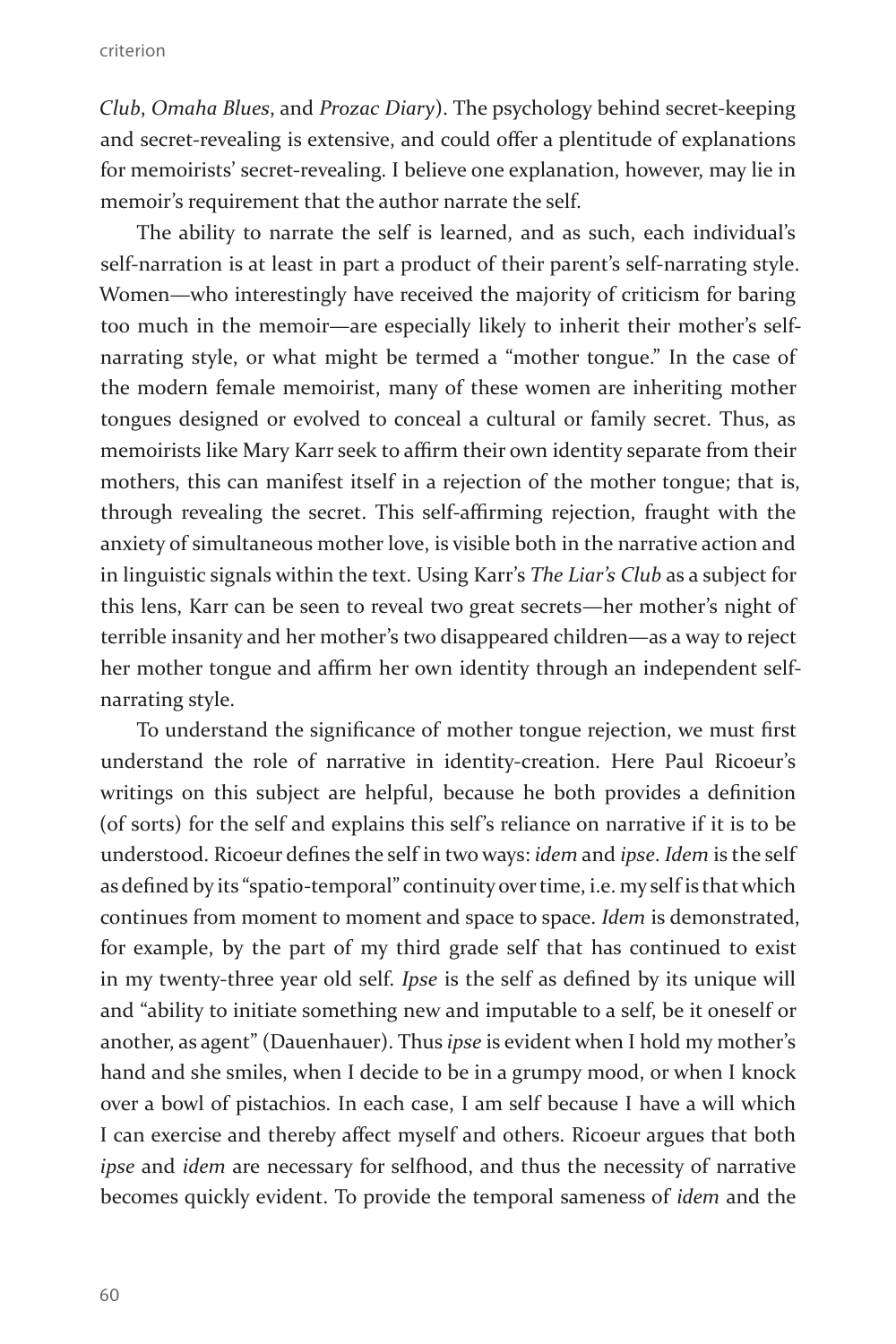action/consequence evidence of *ipse*, the answer to the question, 'Who am I?' can only be narrative. Dieter Teichert, writing on Ricoeur, explains it this way:

What kind of unity constitutes the identity of the person if there is no single feature of identity neither on the level of physical properties nor on the level of psychic properties? According to Ricoeur, this unity is constituted by a narrative: 'To answer the question "Who?" […] is to tell the story of a life. The story told tells about the action of the "who". And the identity of this "who" therefore itself must be a narrative identity'. (178)

Thus while Ricoeur denies self-narrative's ability to perfect self-knowledge, he defends self-narrative as the only reasonable way—and in fact, the only intuitive way—to approach self-knowledge. Teichert further emphasizes the relationship between self-knowledge via narrative in that "stories about oneself" allow the individual to both recognize the self and evaluate the self. He writes, "I want to know whether I am the person I want to be. The way I as a person confront the life I am living, the attitude I take to my life and the life of others defines my personal identity" (185). Notice that narrative frees the individual to distinguish between what he has done and who he is: this gap is formed by the acts of narrative creation, identification, and evaluation, which enables the individual to reform their identity (and their perception of others' identities) through revisiting those actions.

That said, a person does not approach narrative creation or its subsequent actions in a vacuum. Cultural and familial—particularly parental—influences shape how a person tells those "stories about oneself." Narvaez elaborates on this idea, stating that "Caregivers co-construct an individual's personal biosocial grammar and resulting personal narrative through the repetition of social interactions" (83). This co-construction is evidenced in a study by Sylvan Tomkins, in which a baby's communicative action (cooing, babbling, crying, screaming and even throwing or gesturing) brings a response or nonresponse from their caregiver (Narvaez 84). This parental action helps to shape the child's narrative and thus how the child perceives their identity which rises out of the narrative.

Beyond early parental responses to children's communication, parents influence their children's self-narratives through their own narrative style. For children as young as two, studies demonstrate children adopting their parents' narrative style, including whether they were "topic extending" or "topic switching," whether they were "highly elaborative" or "low elaborative," and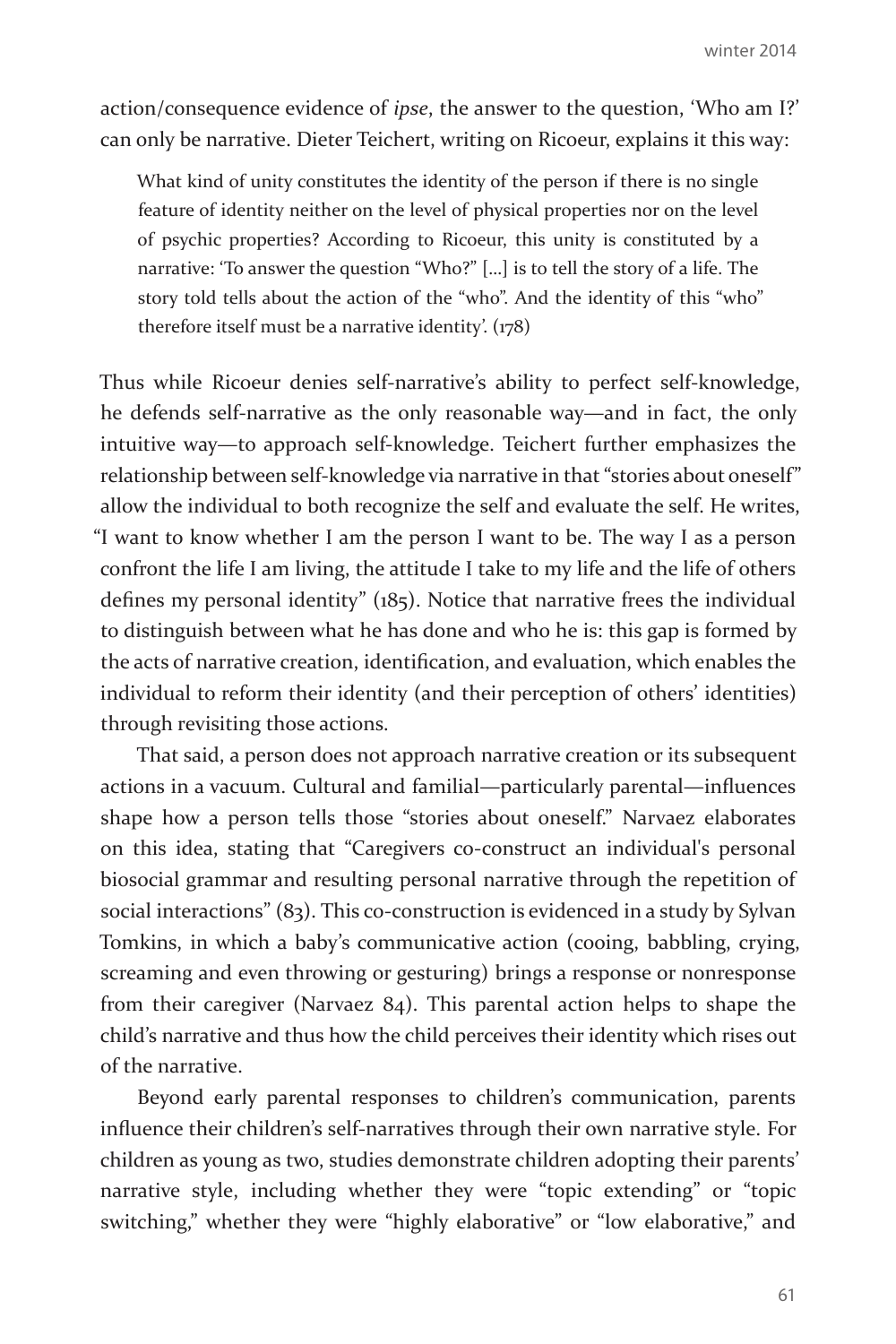criterion

even what, from a narrative standpoint, typically moved the plot (Wenner). If a parent frequently neglected the "where" or the "why," for example, children followed suit. As one author states, "Two decades of research have now confirmed that there are profound and enduring individual differences in how mothers reminisce . . . and that these differences are clearly related to children's developing autobiographical memory skills" (Fivush 566). Parental narrative style therefore not only influences how children narrate in general, but notably how they narrate "autobiographical[ly]"—that is, how they narrate themselves within their own story.

While correlation has been observed between any type of parent-child dyad, the connection is especially strong between mothers and daughters—a characteristic of special importance when examining female secret exposure, as in the case of *Liar's Club*. In a study examining how different family members recalled a traumatic event, aspects of the narrative style were isolated into five categories, including length, context, coherence (causality relationships between events), elaboration, and cohesion (sentences relate to one another). The study then analyzed the relationship between family members' narrative styles, looking particularly at parent-child dyad similarities and differences (Peterson 555). Unlike mother-son, father-son, or father-daughter dyads, mothers and daughters showed high similarities in narrative style on all five indicators (558). For girls, then, the mother tongue reigns.

The reason for mothers' stylistic dominance in their daughters' narratives might lie in the special psychological closeness between mothers and daughter, providing both a possible reason for daughters' narrative similarities and why daughters ultimately feel a need to reject their mother tongue. According to social cognitive theory, children are likely to choose subjects for emulation whom they can most successfully emulate, which is typically the subject most similar to them (Peterson 551). For this reason, girls will most frequently look to their mothers for emulation, as opposed to their fathers. Delving even deeper into the mother-daughter dyad, Nancy Chodorow argues that with the mother as the primary caregiver in a child's youngest years, daughters' experience of identity formation differs from sons because of daughters' shared gender status with their mothers. Daughters, unlike sons, do not have to reassert their identity outside the realm of femininity when they assert themselves separately from their mother's identity, encouraging daughters to define themselves more closely than sons with their mothers. When mothers act as a dominant caregiver,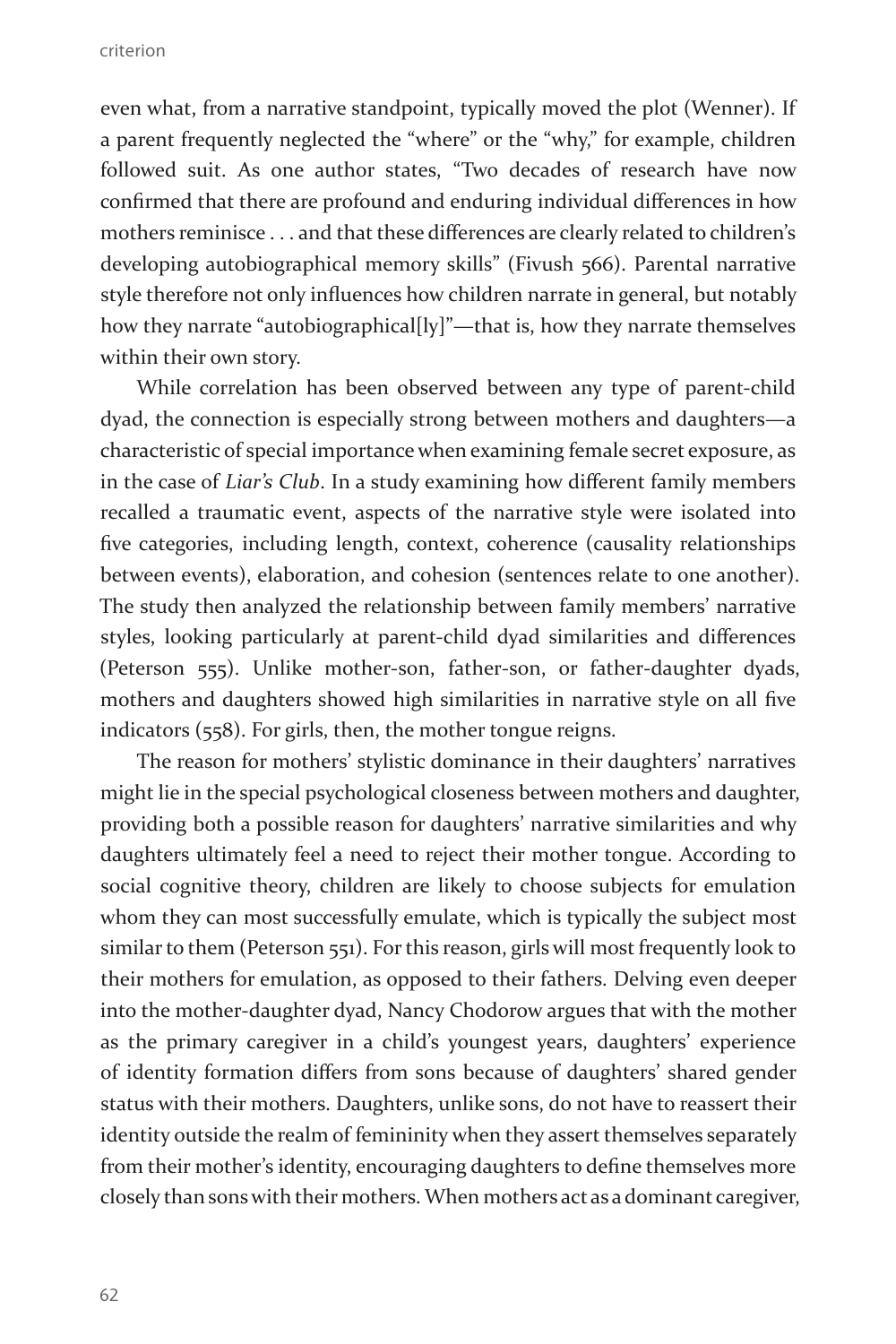girls create an identity kinship with their mothers that expresses itself in the adoption of the mother tongue.

Of course, this also means that if and when daughters seek to differentiate themselves from their mothers, their task is particularly hard, having a shared gender and a shared narrative style through which they have constructed their identity. Looking specifically at deviation in narrative content, adolescent girls are more likely than boys to show stress and feel a strain in their relationship with their mothers when they choose to hide content that is typically shared (secretkeeping) or unveil content that is typically not shared (secret-sharing) (Meeus 293). This narrative divide is connected with daughters seeking autonomy from their mothers in adolescence but also as adult women, particularly adult women seeking conflict recognition and resolution. In a separate study examining adult daughters and their mothers, secret-keeping was found to be one of the central themes grouping how the dyads described their relationships (Bojczyk 464). In yet another study, daughters of recently immigrated mothers asserted themselves over their mothers in conflicts by "code-switching" from their mothers' native tongue to English—a move identified by linguistic analysts as a differentiating and empowering speech act (Williams 320). We can conclude from these studies that for daughters, abandoning their mother tongue is most likely to be a conscious decision, made to distinguish the self as empowered beyond or at the least separate from the mother.

We have now developed a lens for examining *Liar's Club* in which we can reasonably argue that narrating the self, as in a memoir, is significant as an act of identity creation; the narrative style used to form that identity is influenced by parents; for daughters, mothers' narrative style is especially influential, giving rise to a mother tongue which is adopted by the daughter; and finally, one method for daughters to claim autonomy and individuality is to reject their mother tongue—a move which is especially important if self-narration is the means by which we come to know ourselves. I will now move my attention specifically onto Karr's mode of mother tongue rejection, both in its central differentiating characteristic and how linguistic cues within the text can alert readers to Karr's rejection.

Before Karr even begins her story, she introduces her memoir with quote from R.D. Laing, who writes, "We have our secrets and our need to confess. We may remember how, in childhood . . . what an accomplishment it was when we, in our fear and trembling, could tell our first lie, and make, for ourselves, the discovery that we are irredeemably alone in some aspects" (xviii). The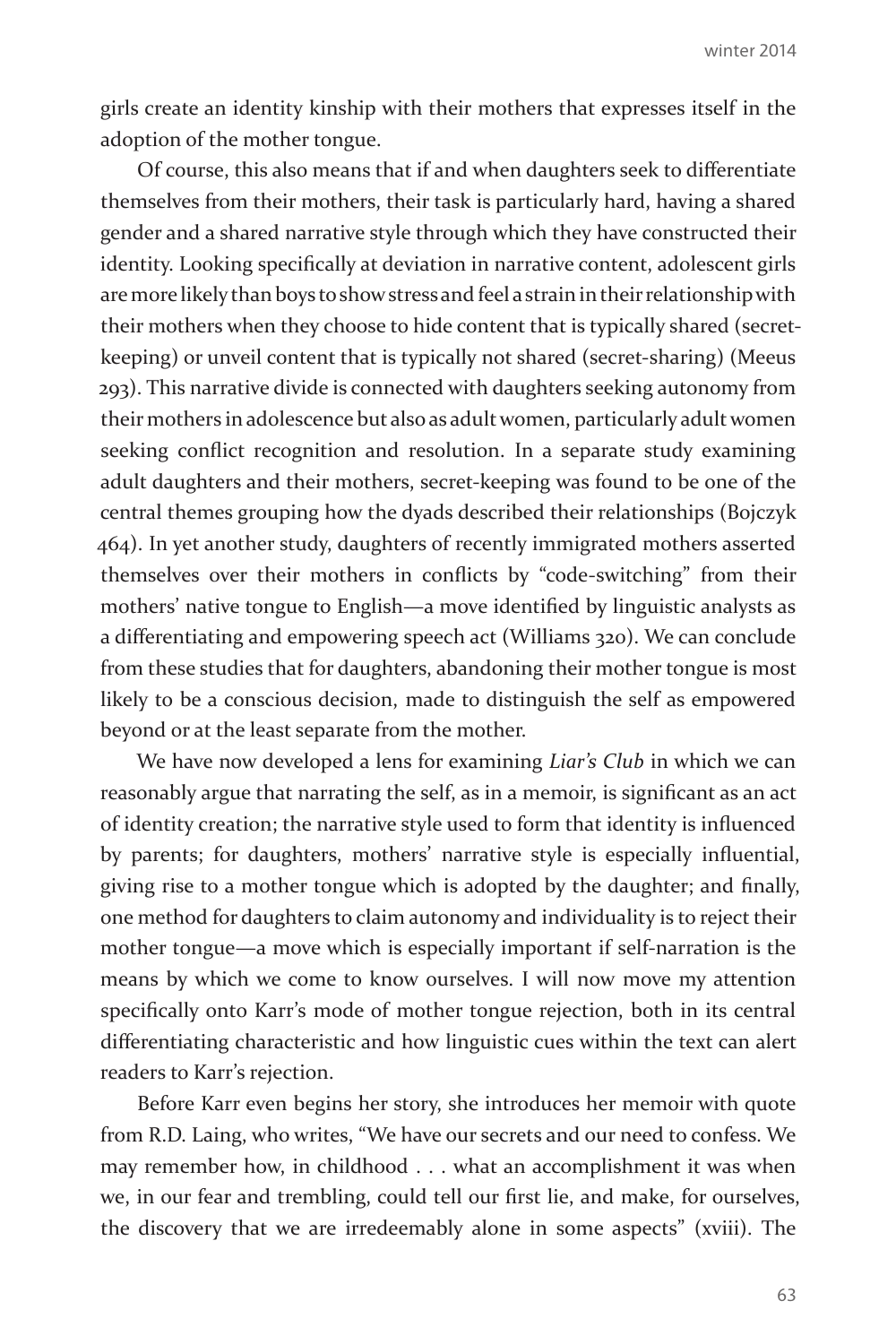quote identifies two ideas: (1) secrets (in this case, a particular brand of secret designed to deceive, which we know as "lies") isolate the secret-keeper at her most fundamental level; and (2) this isolated identity is undesirable and motivates confession. Just a few pages later, Karr extends this idea of the isolated secret-keeper to the isolation of the person excluded from the secret—in this case, herself. Secrets, she writes, are like "ghosts," calling "undue attention" to themselves by their "very vagueness" and frightening those they haunt by their blankness (9). Indeed, referring back to Ricoeur, it is clear how the identity of the excluded person is frustrated by such ghosts. A "hole" or a "missing story" hampers narrative continuity for *idem* and the causality required for *ipse*, leaving the excluded person grasping for a cohesive narrative to find themselves within (9-10). It's a small wonder that Karr labels herself and her world as a child as "Not Right," and that secrets make for lonely people: aside from being isolated outside of a secret, how can one be in company if one is nothing at all, but only half composed, inchoate, or worse, because of an equally half formed self-narrative? I say half formed because Karr, with these secretive holes, cannot say with any confidence "I *was* this" (because she does not know what happened between her and her mother) or "I *caused* this" (because she does not know why whatever happened, happened).

Her discontent is manifested again in the final pages of *Liars' Club*, when Karr describes her (understandable) response to finding a "line-up of wedding rings" in an attic and is rebuffed by her mother when she asks about them. Karr pummels her readers with a series of questions lifted from a notebook reserved for Karr and her therapist. She asks, "*Whose wedding rings were those? Who were the two kids Grandma Moore showed me a picture of? After she died, why did you go nuts? What were you doing with the knife that night? Why did you tell Dr. Boudreaux that you killed us? What happened to you in the hospital?*" (312). Karr begins with the immediate question of the wedding rings ownership and escalates into questions that are decades-old, linked to one another but giving an obvious air of frustration to a family narrative with some rather obvious holes. The events behind the holes are significant, but Karr emphasizes the narrative style of secrecy accepted in her family: "[My therapist] pointed out that they weren't *cruel* questions. In my family lingo, though, they were. More than mean, they might prove lethal" (312). For Karr, the defining feature of her mother tongue is *what is not said*. To say what, in the mother tongue, is not said—to say what is secret—is to reject the identity that the mother tongue has defined for Karr. And this is exactly what she does.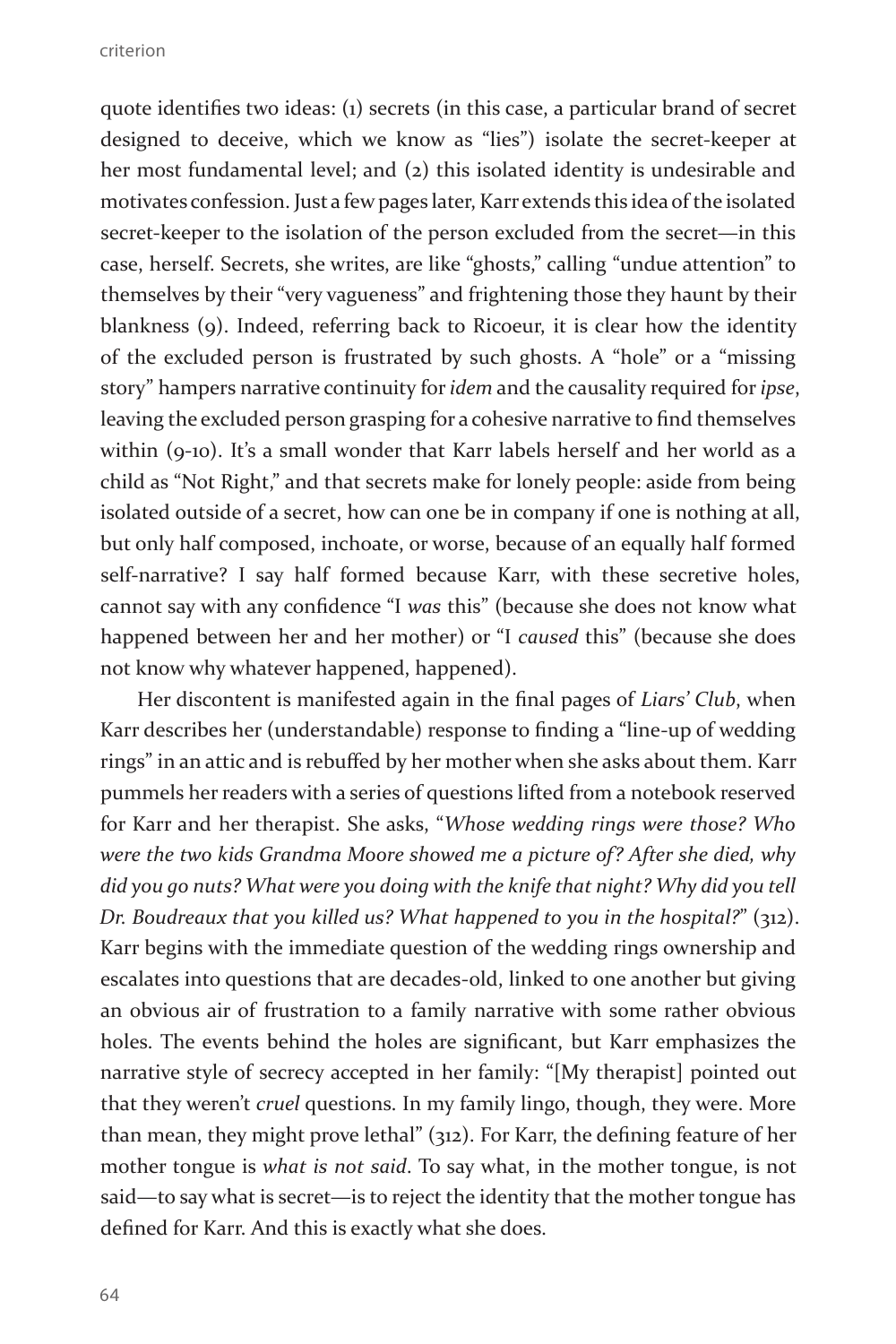In order to thoroughly identify and analyze this rejection, we must have a clear concept of what distinguishes Karr's original mother tongue. While Karr quotes from her mother throughout *Liars' Club*, these quotes come filtered through Karr and through a long passage of time. Rather than making tenuous extrapolations from these quotes, I believe analysis of mother tongue rejection will be better founded on its key characteristic of secrecy, focusing on (1) obvious decisions to expose subject matter kept secret by Karr's mother, Charlie, and (2) occurrences of linguistic signals tied to secret-keeping and secret-telling. Because secrecy and deceit function very similarly in the linguistic sense, I will look for linguistic "cues" that signal either kind of speech act in *Liars' Club* as evidence for Karr's decision to apply or reject her mother tongue (Toma). These cues include: distancing of responsibility, use of present tense, negating words (such as *no*, *never*, or *not*), semantically negative words (such as *bad*, *fear* or *evil*), fewer self-references, fewer words in general, and overall vagueness. Distinct from secretive or deceitful linguistic cues, a key language marker for anxiety—which could rise with secret-telling—is emotional avoidance (Borelli 514). By examining how these kinds of linguistic cues occur within *Liars' Club*, patterns of mother-tongue adoption and rejection can yield insight into how Karr views herself, her secrets, and ultimately, what new identity Karr forms by creating her own narrative style. In the following paragraphs, I acknowledge that my linguistic analysis is only semi-scientific, and that further analysis and literary application are in order, but I hope my own limitations are viewed as an invitation for further scholarship.

I stated earlier that the analysis for these cues would be concentrated on two major sections of *Liars' Club*—the section recounting her mother's night of madness, in which she burns the family possessions and hallucinates stabbing her daughters to death, and the section in which Charlie finally reveals to Karr her past marriages and the loss of her two previous children, on pages 145–157 and 312–318 respectively. I choose these moments intentionally—the latter is the only revealed secret that immediately indicates "absolution" for her and her mother. The former is the secret which, yet unrevealed, launches Karr into her memoir, "a single instant surrounded by dark" (1). It is also the only secret which Karr immediately recognizes as causing a change in her own identity during her childhood—an effect I will explore later. Finally, it is the only secret which Karr connects to her mother's secret of losing her children. Karr makes this connection immediately after being informed of her mother's secret past, writing, "And the night she'd stood in our bedroom door with a knife?" (318).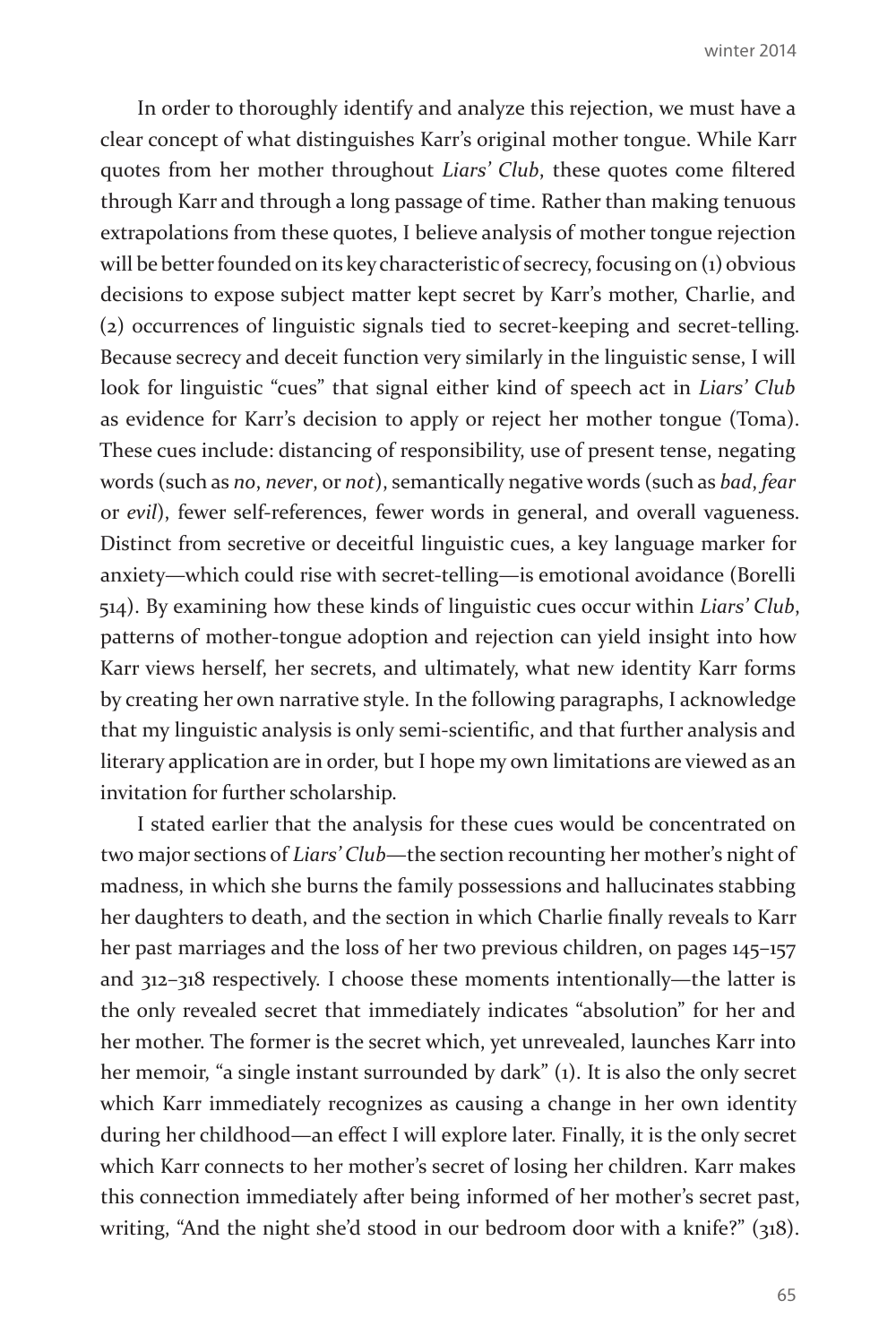These two connected secrets are how the memoir begins, the literal center of the book, and how the memoir concludes, making Karr's linguistic treatment in these passages of "secret-telling" the most significant for my analysis.

In the first section, the most obvious departure from her mother tongue is Karr's extremely detailed narrative style, even when revealing a secret. She describes a "big rectangular mirror that had been scribbled up with lipstick of an orangey-red color," "sit[ting] down hard on the wet St. Augustine grass" with "blades as hard as plastic," and even playing "finger tag" with Lecia under the blanket, moving from squares of "black gabardine to charcoal flannel to gray pinstripe" (147, 150, 154). Karr holds nothing back. While she admits occasional moments from that night are beyond her recollection, what she does include is full-fledged and fleshed out.

Karr further rejects a secretive narrative style through her use of selfreferences. Karr repeatedly emphasizes her own self in the secret, as in the scene where her mother burns her old rocking horse. Karr describes her own self "zero[ing] in on my old red wooden rocking horse," her instinct to "jump and catch her [mother's] arm" from dousing it in gas and lighting the match, and, when Karr herself is held back by Lecia, she relays to the reader her own emotional interplay, ranging from embarrassment at wanting to keep the toy "for bouncing," to a wistful goodbye: "*Bye-bye, old Paint,* I think to myself, *I'm a-leaving Cheyenne*" (150). While these self-references are rather obvious, taking form in actual pronouns, Karr also allows herself to be present in the text through permitting her imaginative self to color the narrative through simile, metaphor and even visions, so that the intense detail is simultaneously selfreferential. The cracks in the punched mirror are like "a cyclone," her mother heaves the "box spring" over her head "like Samson," and "the glint of light" on the tip of the knife is a "star" from a nursery rhyme (147, 149, 155). More powerful than simile and metaphor is Karr's willingness to interweave her own imagined visions with her memories of actual facts. She writes, "I can very well picture" her neighbors ignoring the scene, and even of her own father "turning the volume down" on their plight to instead enjoy a catfish dinner (153–154). Even during the occasional lull of pronoun self-references, Karr's presence dominates the narrative style.

While the cues above are relatively consistent throughout the passage, other cues for anxiety and secrecy are not. Rather, there is a decline in emotionality, a rise in passivity, and a rise in negative grammatical and semantic words as the passage progresses. Karr describes feeling "a weird calm" and later a "pool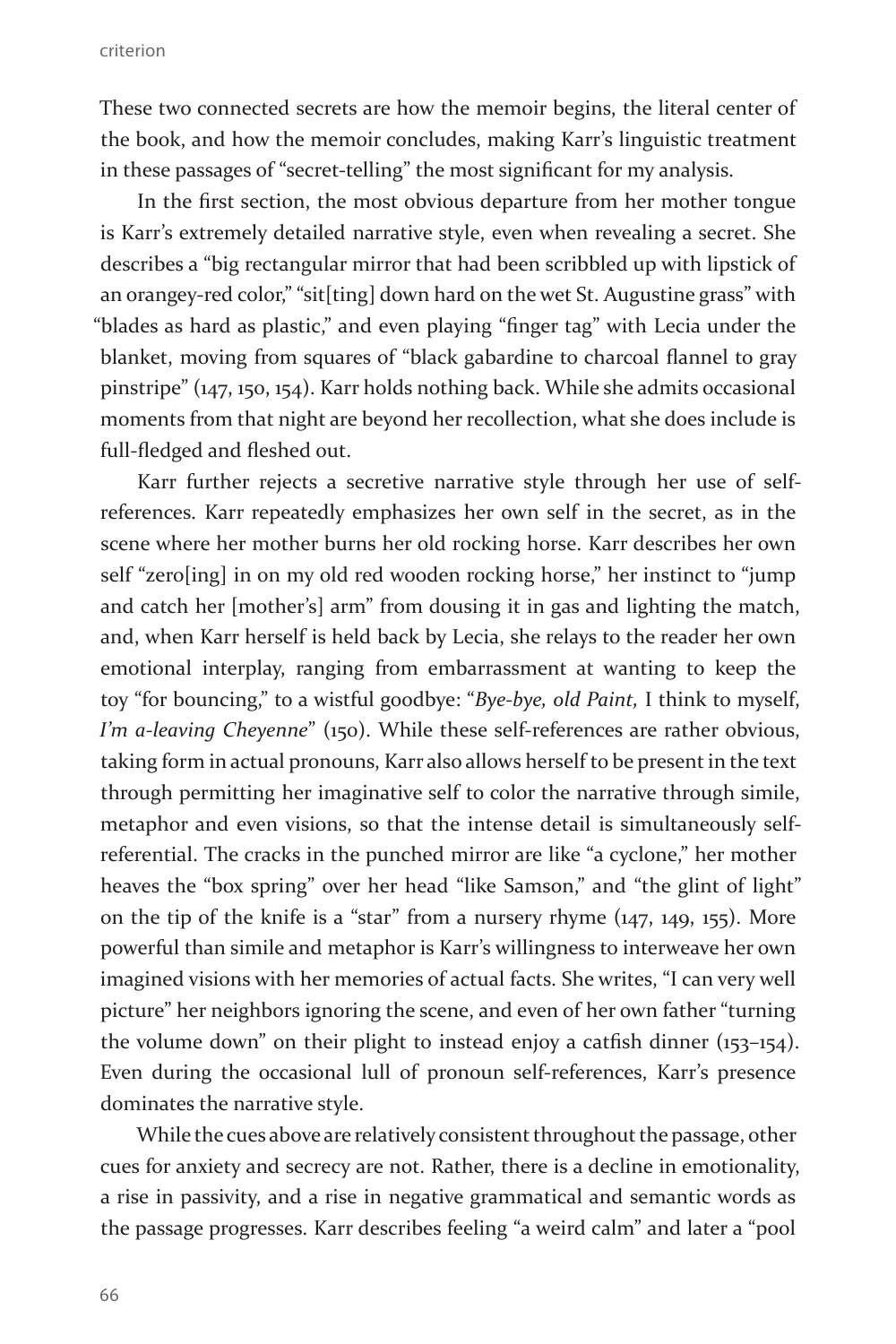of quiet" filling her head when she holds back a scream, after which there is no further acknowledgement of feeling real emotion on Karr's part (152, 155). Interestingly, this emotional distancing—a strong cue for intense anxiety coincides with a rise in secrecy cues via passivity, or responsibility distancing. She writes, "We are in the grip of some big machine grinding us along," and "Daddy is gripped," too, as if she, along with her family, have found *ipse* to be nonexistent after all (152–3).

 Then there is Karr's rising negative and negating language. While Karr occasionally employs two types of negative language earlier in the passage (forms of "blood" and "fear"), her mother is the major source of negative or negating language, as in her expletive-laden self-references, "*NO!*" and "I just *killed* them both . . . I've stabbed them to *death*" (emphasis added, 156–7). At the conclusion of this passage, however, Karr begins to adopt the narrative style through negating terms: "I *don't* know what to wish for . . . I wish *not* to scream . . . a scream is definitely *not* what I want to happen to me right now," or later, after mentally altering her mother into a cartoon form, "That stick woman . . . is *no more* my mother than some monster on the Saturday cartoons. She just *isn't*" (emphasis added, 154–5). This increase of negative and negating language further demonstrate Karr's style evolving towards a mother-tongue narrative

Some basic conclusions about this passage may be helpful before turning to the next moment of secret-revealing. There is a strong rejection of the mother tongue at the beginning of the passage via detail and self-references, but the rise in mother-tongue usage at the passage's conclusion suggests that perhaps this is Karr recording the birth of a secret, although the memoir itself is disclosing it. Karr, out of fear of her mother, makes her mother a secret—a secret from herself—by dehumanizing her into a "monster" with "pointy teeth" and "pin-dot eyes" (154). This move not only isolates Karr from her mother, but also from her own emotions and thereby herself, causing her to "harden into a person I hardly notice" (155). The secret splits, isolates, and confuses the young Mary Karr, which Karr, the memoirist, records with rising anxiety. With these conclusions in mind, I will turn to the next major instance of secret-revealing.

From the first paragraph, Karr's narrative style is noticeably different from the former passage. Her mother tongue is thick on the page, dodgy of details, unusually sparse, and drifting off with vagueness reminiscent of her mother's claimed forgetfulness. Karr writes, "[Mother] first married at fifteen. No, she hadn't been pregnant at the time. Grandma Moore just wanted her out of the house. The first baby came a few years after that, a boy. Let's call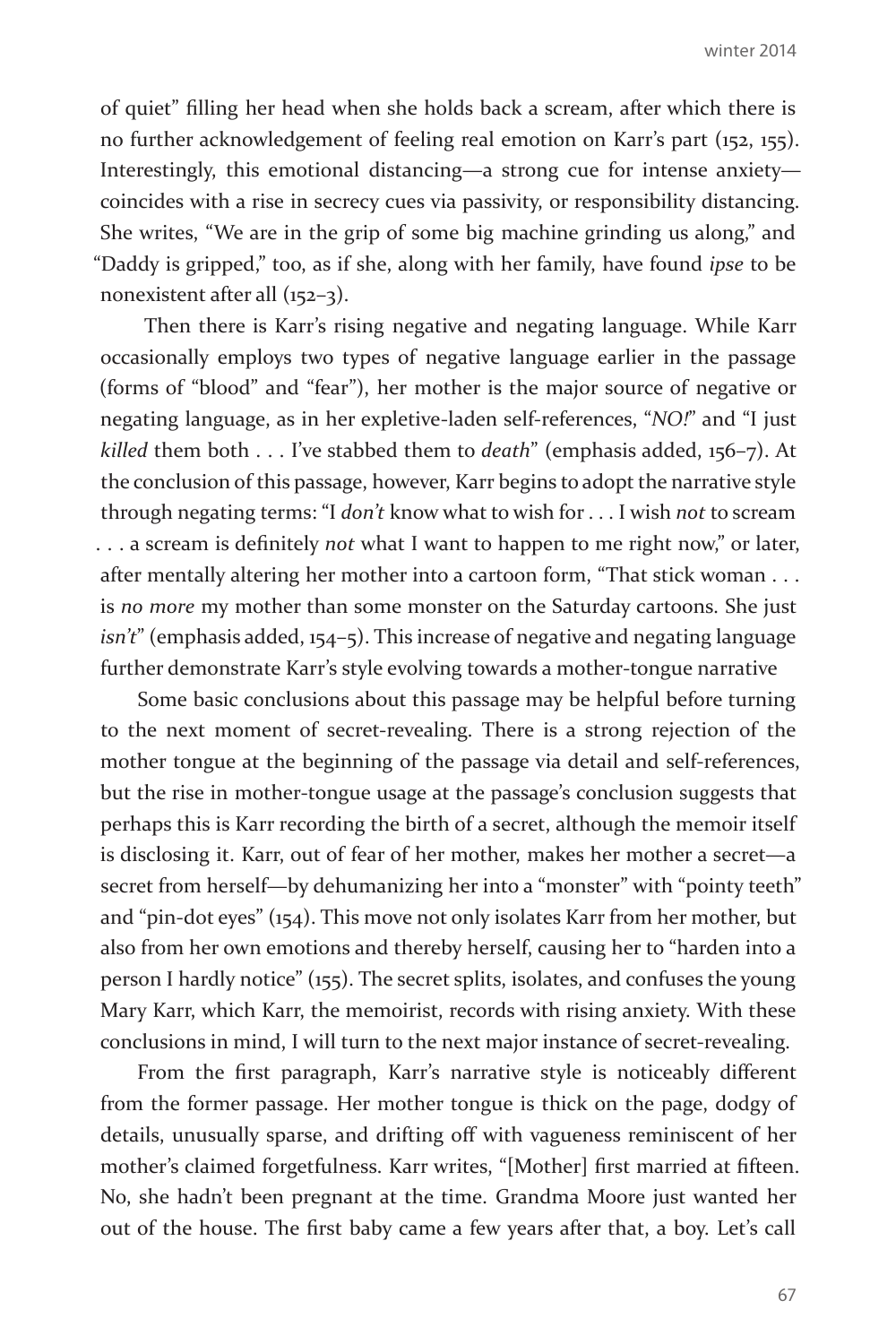criterion

him Tex for the sake of simplicity"—an astonishingly bare-boned account of a marriage that dismisses names, motivations, or emotional responses, and additionally, distances responsibility for the marriage or the child (312). Also relatively absent from this account are the self-references that dominated the prior passage. Pronoun self-references appear infrequently and only outside the events of the secret, when Karr describes herself sitting in the bar while her mother relates the story.

Finally, the passage begins with a high amount of emotional distancing, almost as if Karr is holding her breath. The two paragraphs announcing the disappearance of Charlie's husband and children are utterly devoid of emotional reactions, as are the paragraphs following. There are indications of emotion, such as Charlie admitting to getting "pie-eyed" after her family's disappearance, or, her pulling out all the cords from the phone-operating switchboard after learning that her father had died. But Karr herself consistently avoids naming any particular feeling behind these emotion-laden actions, when the actions are present at all.

Yet, like the previous passage, the role of the mother tongue and the presence of anxiety linguistic cues are not constant. Instead, as the secret unfolds, the mother-tongue usage declines, along with Karr's anxiety. Karr's initial vagueness, for example, slowly gives way to increasing detail, gradually including dialogue in place of the short, summarizing sentences. As Charlie describes finding the home of her vanished, now remarried husband, the particularls of the new wife's living room also begin to filter in; Karr describes the "black alligator purse" containing the court order, the "saddleback chair" into which Charlie collapses, the "silk curtains" behind the constable, and the little girl "idly stacking blocks on the immaculately vacuumed Oriental rug" (316–17). Compared to the secretive, sparse style used earlier, Karr's narrative here takes on camera-like detail.

Other hallmarks of the mother tongue—distancing of responsibility and low numbers of self-references—also begin to disappear. In addition to her mother's brutal self-reprimand ("I hadn't *thought*, just hadn't *thought* about any of that"), Karr also places herself in the narrative, allowing herself to take responsibility for the narrative through the questions she chooses to pose. This inclusion, along with Karr's increasing inclusion of her own reactions to her mother's secret, also obviously necessitates a rise in self-references.

As the mother-tongue usage declines, so does Karr's emotional distancing. Emotion recognition seeps into the narrative gradually, beginning with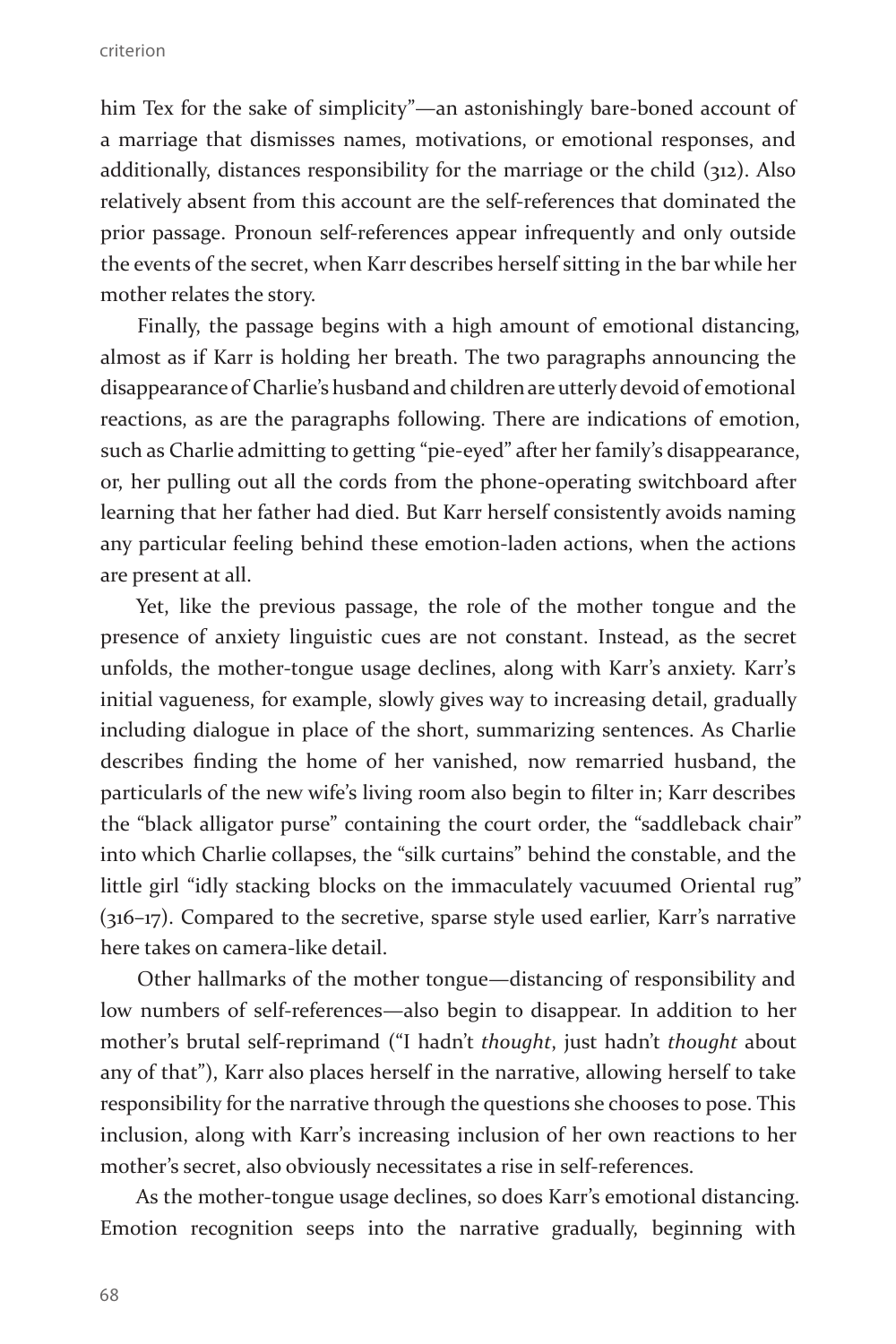her recognition of the emotions of peripheral characters (the "relief" of the constable and the "smug[ness]" of the mother-in-law) and then building to her mother's emotions, which form the heart of the story (317). At the very end of the secret revealing, Karr names these emotions: "despair," which Karr offers as her own observation, and "miser[y]," which Karr places in the mouth of her mother (319). This emotional closeness is painful, but it also demonstrates a narrative that is more relaxed and less anxious.

This second passage, then, demonstrates the predicted pattern for Karr's mother-tongue rejection. Her narrative style is initially highly secretive (according to linguistic cues) but evolves to become less secretive; additionally, the narrative is marked by cues for anxiety that would be naturally linked to secret-telling. As the secret-telling nears completion, her style relaxes and loses these linguistic markers of tension. In short, Karr take her mother's secret, and reinterprets it as "non-secret," both by exposing it and by relating it in a new, non-secretive style. Karr's narrative style, as opposed to her mother tongue, is marked by detail, imagination, ownership, empathy, and frankness. Perhaps the beauty of this stylistic move could be underestimated—a mistake I hope now to prevent. For Karr to take her mother's darkest secret and reconstruct it in this non-secretive, even intimate, style is to deny her mother a reason to hide, to feel guilt, and ultimately to fear. Karr's refusal to continue in her mother tongue is as much a move for compassion as it is a move for her own freedom.

When the conclusions of the previous section are considered in connection with this second passage, a new narrative—the one of Karr the memoirist, who is telling us her secrets—begins to take form. Karr recognizes that, as a child, her terror drove her to hide her mother from herself, essentially making Charlie and the associated fear a secret. She demonstrates this decision by abandoning her own narrative style and adopting the mother tongue, which is well suited for hiding things like monster mothers and deep-rooted fears. As a result of this secret formation, Karr's self becomes schismatic and isolated, a decision that arouses anxiety within Karr. The fact that Karr does tell the secret, however, is significant; it opens the door for the secret to be dissected and ultimately dissolved. In this case, it is Karr's mother and her "monster" self that must be understood and reinterpreted, which is precisely what the second passage accomplishes. The root of Charlie's terrifying behavior is the secret of the lost children, which, once redefined as non-secret, redefines Charlie as both human and forgiven—no longer the pointy-toothed, inscrutable non-mother Karr made in her moment of fear. She writes of this evolution, "We should have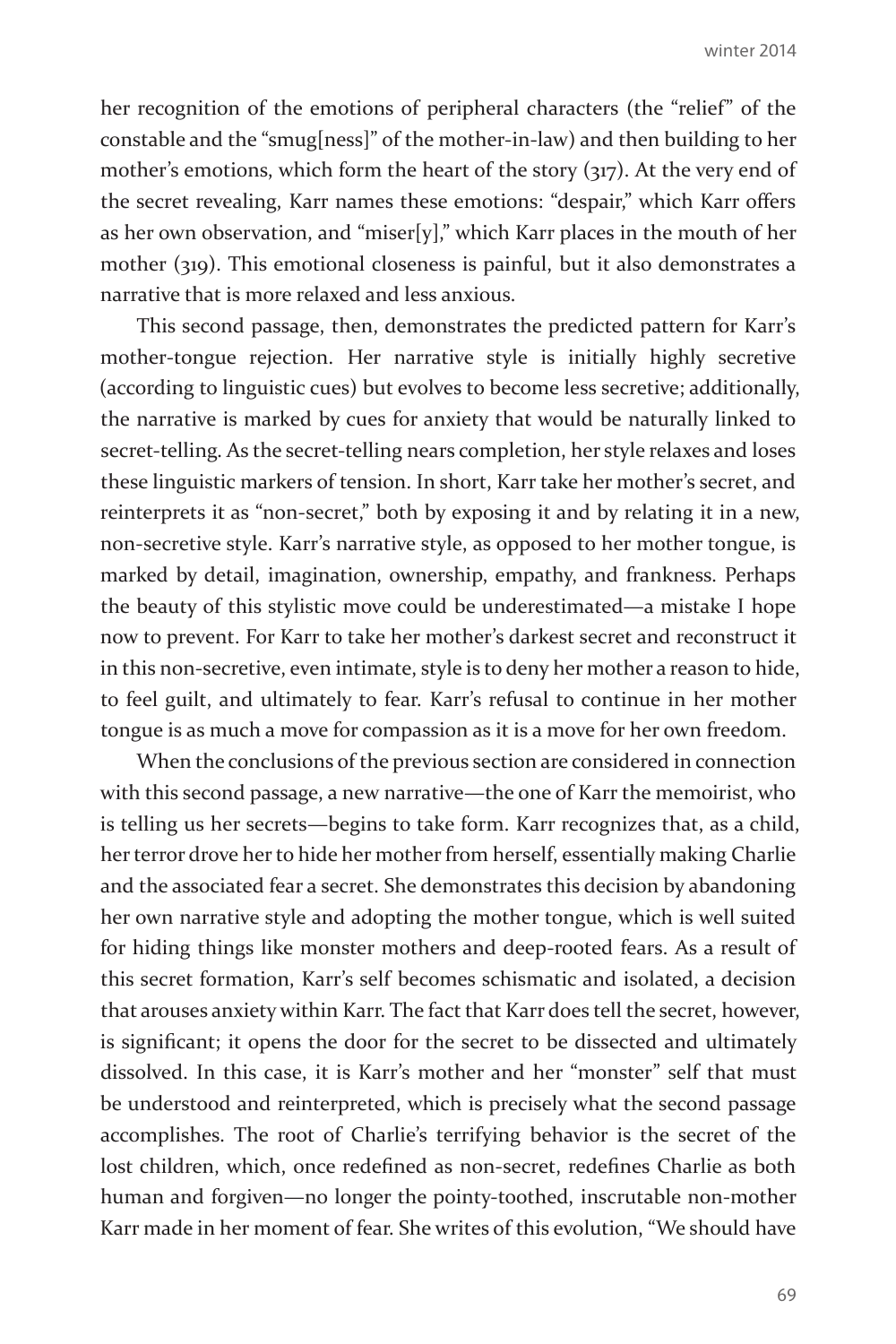glowed, for what Mother told absolved us both, in a way. All the black crimes we believed ourselves guilty of were myths, stories we'd cobbled together out of fear" (320). This redefinition of the original secret, and thus the redefinition of Charlie herself, allows Karr to release her own secret of the monster-mother, which, in turn, transforms Karr.

And so it is, the key words of fear within the mother tongue are ultimately lies: the blood is not blood after all, the children are not dead, and the mother is no monster worthy of her children's rejection (318). Karr writes, "I never knew despair could lie," but such is the case (320) Through the rejection of secret-keeping, and the mother tongue which enabled it, Karr is "filled" with the "clear light of truth"—a hallmark of her new identity associated with her now-continuous past. The enabled aspects of self—*ipse* and *idem*—mean Karr is also free to see herself as whole and is empowered to act—characteristics she had lost in her former sea of secrets. This new self is strong, honest, forgiven, and forgiving, and having healed her relationship with her mother, Karr is free to love without fear.

If *this* is the power of female secret-telling—of daughters casting off their secretive mother tongues—then secret exposure in memoirs needs to be reconsidered. At best, secret-telling currently is regarded with rather superficial purposes, whether it is to confess, to demonstrate frankness or honesty, or to illuminate a poorly understood social ill. At worst, secret-telling is perceived as vulgar, attention-seeking, or, to refer back to Carolyn Heilbrun's article, just poor writing in vogue with women—a bad feminine fad. As I have demonstrated, the exploration and exposition of secrets is not only helpful for self-knowledge, but is, at times, essential. I believe further exploration can and should be done to explore mother-tongue rejection in women's memoir, both for the sake of understanding secrets' role in the memoir, but also for the sake of women who, like Karr and countless others, must tell their secrets to demystify them, and thereby heal themselves.